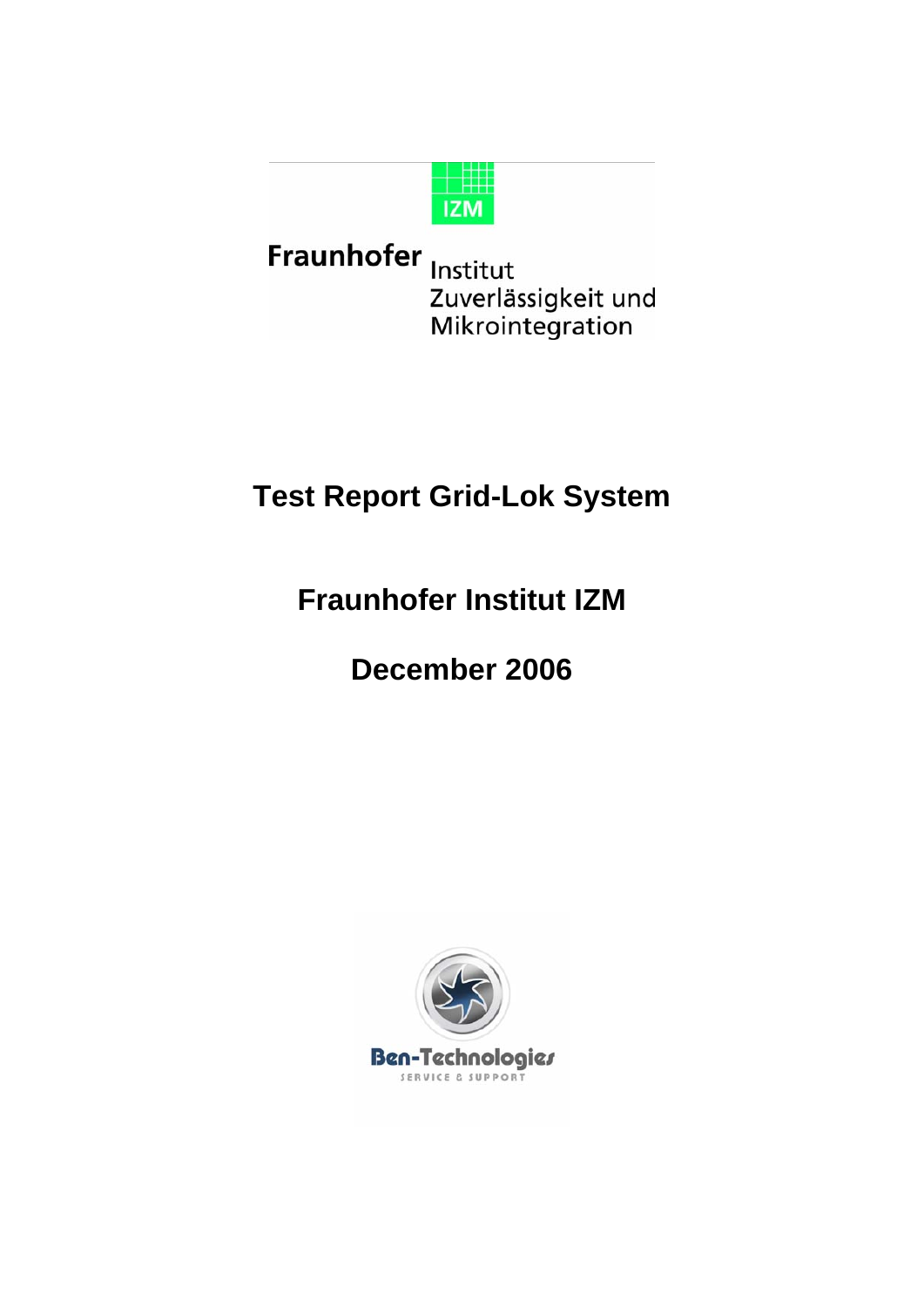| Object<br><b>Under Test:</b>  | Grid-Lok GHD 8712                                                                                                                                                        |  |
|-------------------------------|--------------------------------------------------------------------------------------------------------------------------------------------------------------------------|--|
| Length:                       | 330 mm                                                                                                                                                                   |  |
| Test vehicle:                 | Circuit board mounted on one side<br>Dimensions 240 x 135 x 1.6 mm<br><b>Material FR 4</b><br>Mixed SMD components mounted on one side<br>Solder: Heareus SnAgCu Grain 4 |  |
| Printer:                      | <b>EKRA E4</b>                                                                                                                                                           |  |
| Squeegee blade:               | EKRA squeegee angle 60°<br>Thickness of squeegee blade<br>Squeegee blade width                                                                                           |  |
| Stencil:                      | SMD stencil 120 µm thick<br>Bonded in screen measuring 540 x 540 x 40 mm                                                                                                 |  |
| PCB fixing                    | Top side fixing by knife edges                                                                                                                                           |  |
| Printing speed.               | 60 mm/s                                                                                                                                                                  |  |
| Screen lift-off:              | 0 <sub>mm</sub>                                                                                                                                                          |  |
| Test procedure:               | Spread in one direction with increasing squeegee pressure,<br>simultaneously measure the load of the circuit board at the<br>contact points with the Grid-Lok system.    |  |
| Pressure measuring:<br>System | Interlink FSR 155<br>Repeatability +/-2%                                                                                                                                 |  |
| Temperature:<br>Air humidity: | 21°C air-conditioned<br>65%                                                                                                                                              |  |

Author: Dipl. Ing. Ulf Oestermann Benjamin Englmeier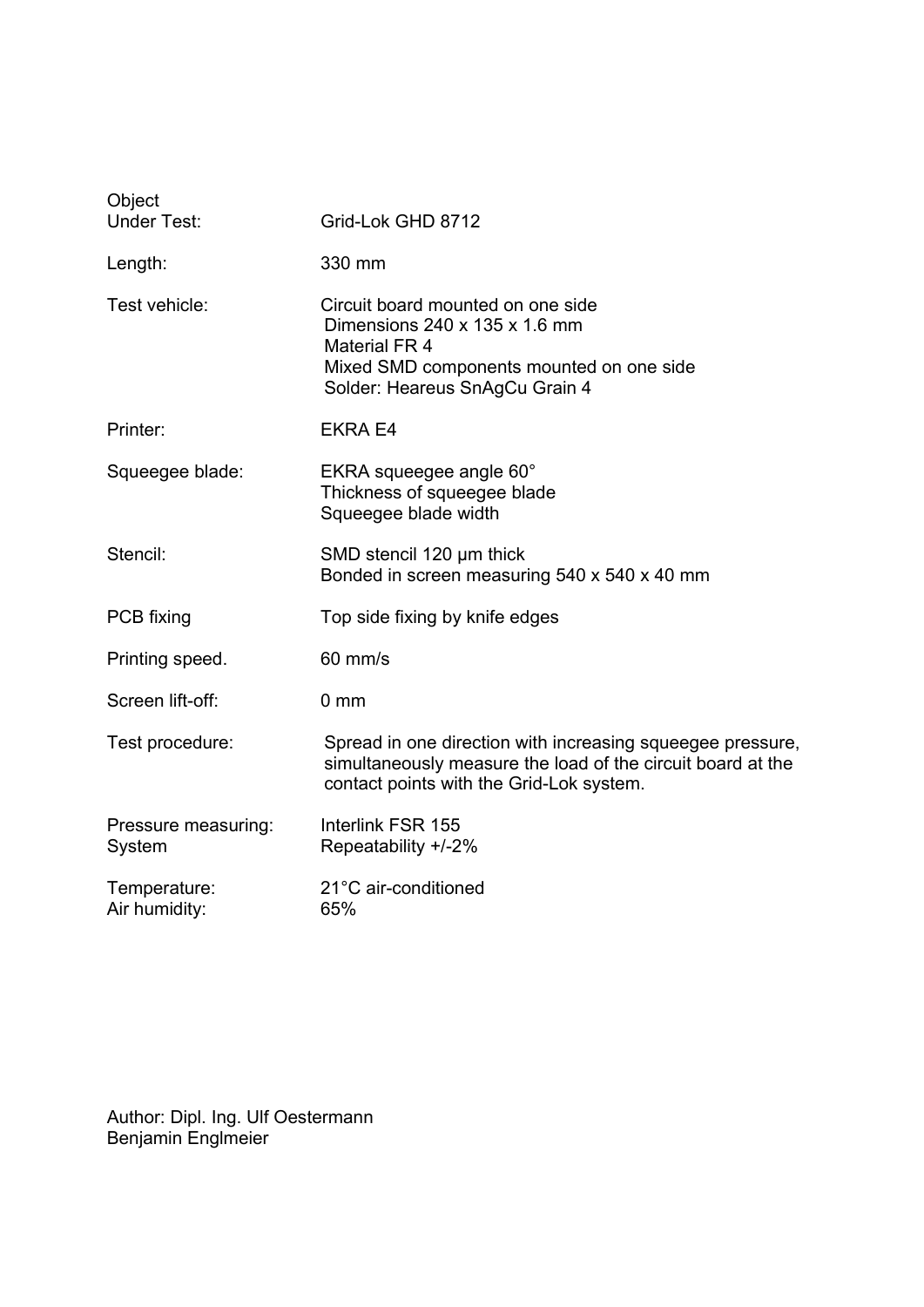### **Preliminary Consideration**

When solder paste is applied to circuit boards mounted on both sides, the problem during stencil printing on the second side is that the board underside is already printed, mounted and soldered. Dependent on their casing shape, the devices on that side may no longer be subjected to high forces in the Z direction. In particular, optoelectronic or micromechanical devices react very sensitively to this process. An efficient method that is frequently applied to prevent this situation is to use milled pressure supports that are cut out at precisely those points where sensitive devices are located. The costs for this type of worknest are dependent on the material and the board complexity. Another problem is that the design must be modified or a new design must be produced for every change in board layout or when the board is retooled for a different product.



#### **Figure 1: Grid-Lok System**

The Grid-Lok system provides the user in production with a practical alternative compared with previous systems. The system operates with individual support pins that contact the board at various points on the underside. They are then stopped and fixed as soon as they come into contact with various features of the topology. The pin spacing is available in a number of different pitches.

A plastic cover is located on the contact surface between the pins and the board underside to absorb the force of the pin tip during the print process. In this way, the surface load applied to the entire system by the squeegee and the set squeegee pressure on the stencil top side during the print cycle is absorbed by the number of pins used on the board underside.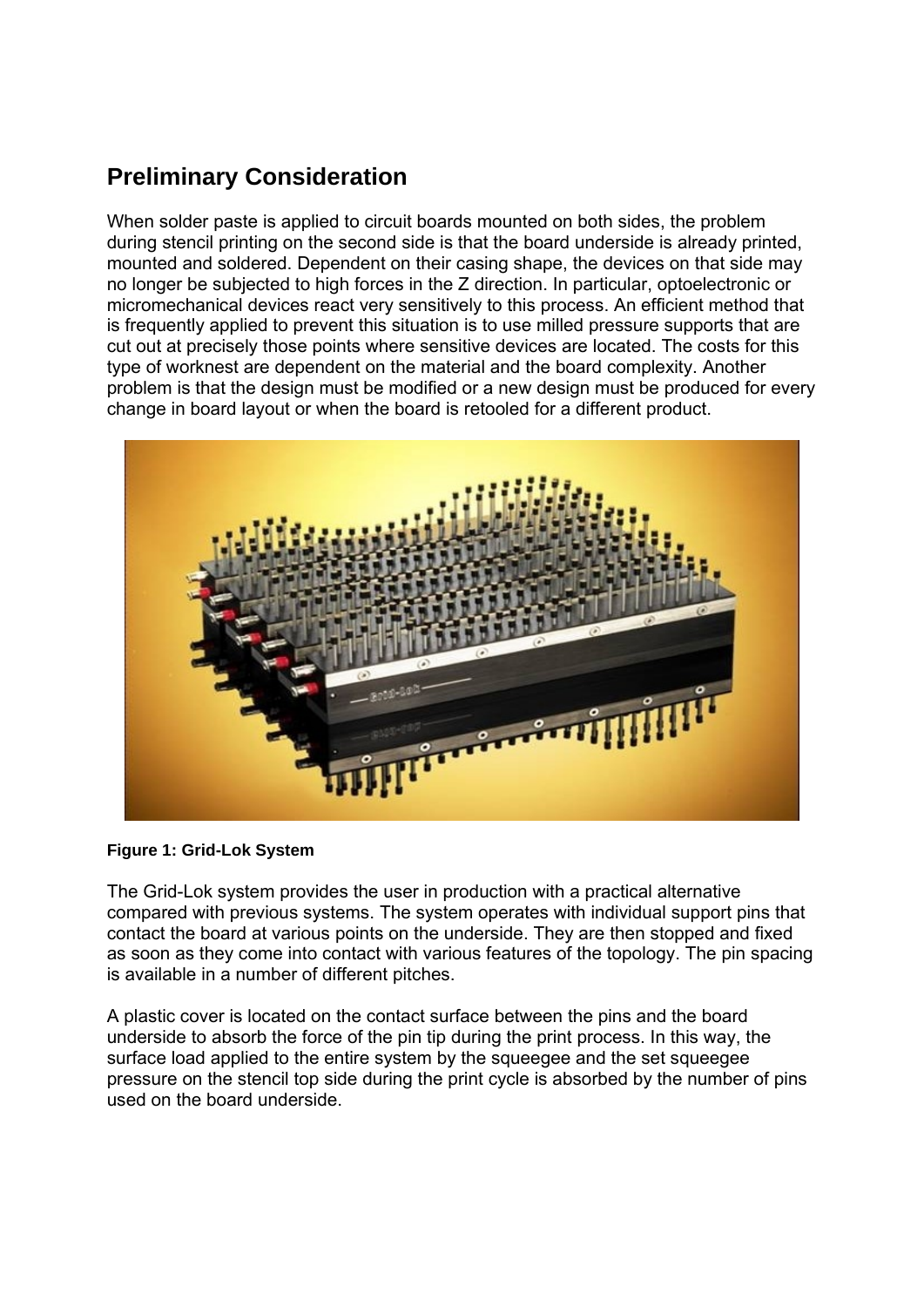### **Test Procedure**

The aim of the test at the Fraunhofer IZM was to determine the maximum occurring point loads on the device surfaces located on the board underside. The test vehicles selected were two circuit boards mounted on the underside and equipped with pressure sensors. Measurements were taken at eight different points, directly on the board top side and on individual exposed devices.

The devices on the underside were monitored by pressure sensors during the entire print process. The module was mounted both with passive 0805, 0402 and 0201 devices as well as with active devices.



**Figure 2: Part of the test vehicle** 

The measurements taken were the pressure load on the devices in the Z direction. The squeegee pressure was increased from 40 N to 160 N over several print passes. The devices were subjected to light and X-ray microscope tests before and after the tests in order to determine any changes to the contacts.

The stencil top side was printed with a standard squeegee fitted with a steel blade at an angle of 60°. Observations during the print passes showed that the squeegee blades sagged further the higher the squeegee pressure.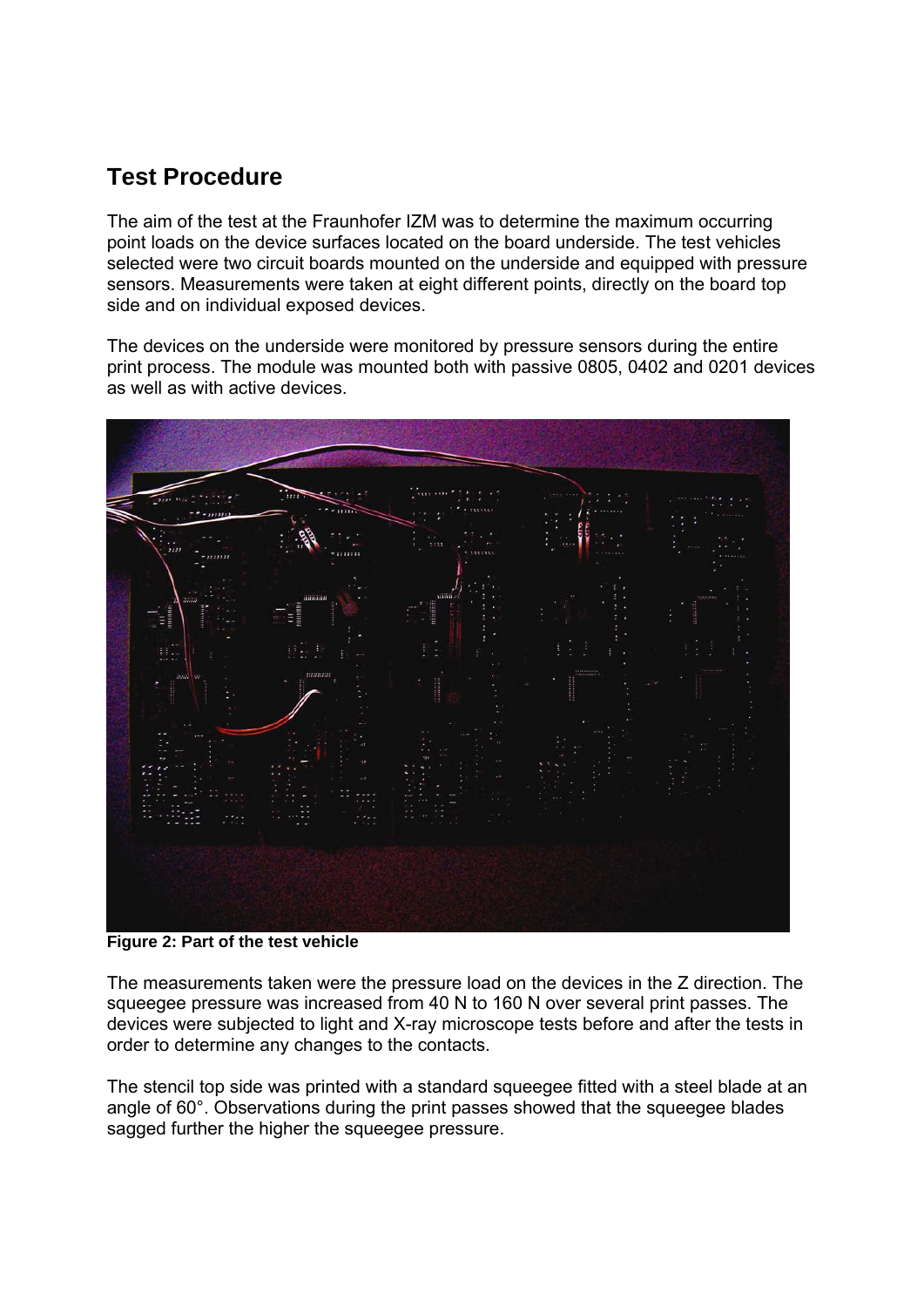This explains the non-linear response of the pressure on the device surface.

| Sensor | Position                           |               |  |
|--------|------------------------------------|---------------|--|
|        | Centre                             | BGA 10x10mm   |  |
| 2      | Centre right                       | QFP 10x10mm   |  |
| 3      | Centre left                        | SOT 10x10mm   |  |
| 4      | Centre rear                        | 0806 resistor |  |
| 5      | Front in vicinity of board fixture |               |  |
| 6      | Front right                        | QFP 7.5x7.5mm |  |
|        | Front left                         | BGA 10x10mm   |  |
| 8      | Rear right                         | SOT 10x10mm   |  |

**Table 1: Sensor arrangement** 



**Figure 3: Pressure loads on Sensor 1** 



**Figure 4: Pressure loads on Sensor 2**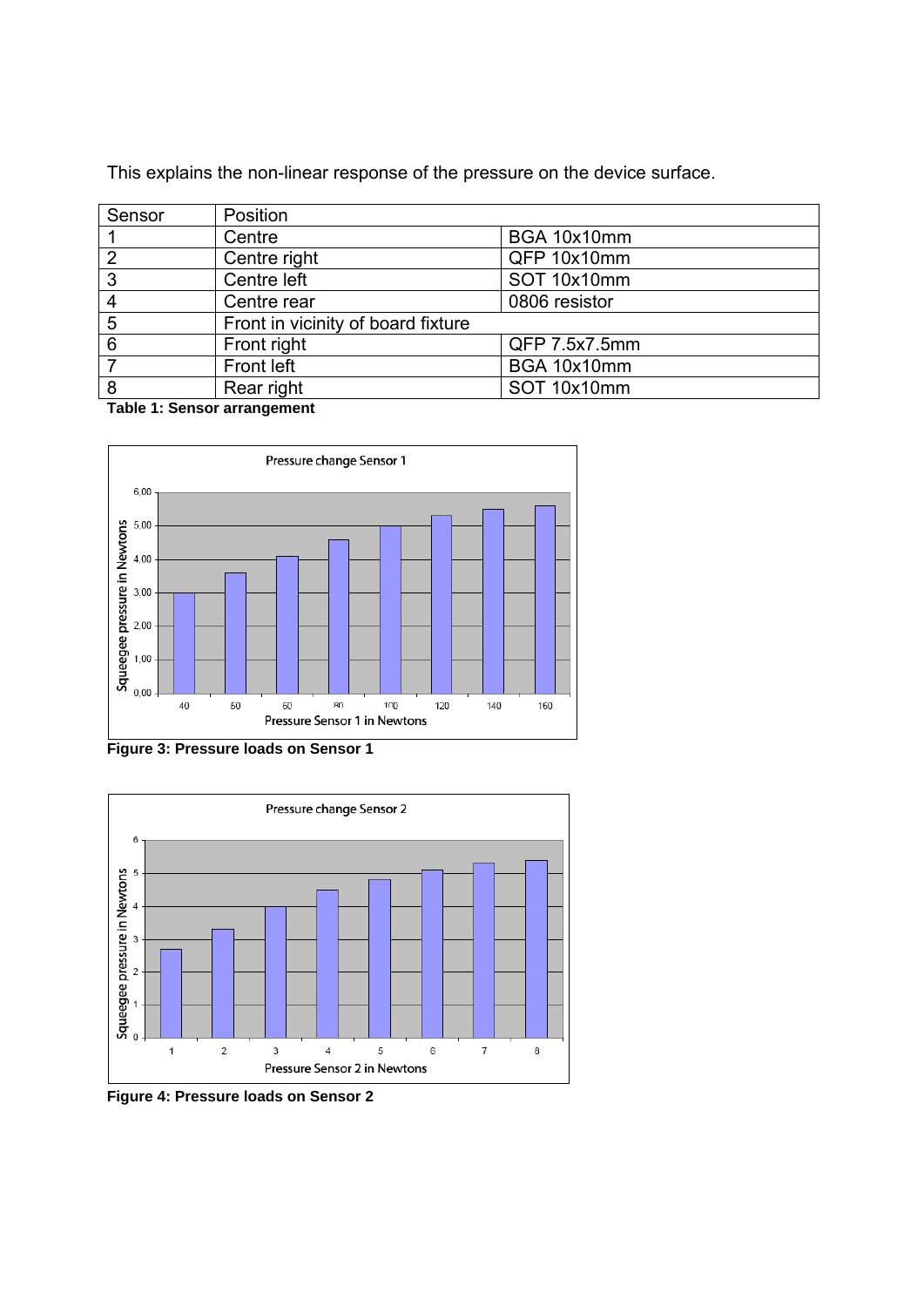





**Figure 6: Pressure loads on Sensor 4** 



**Figure 7: Pressure loads on Sensor 5**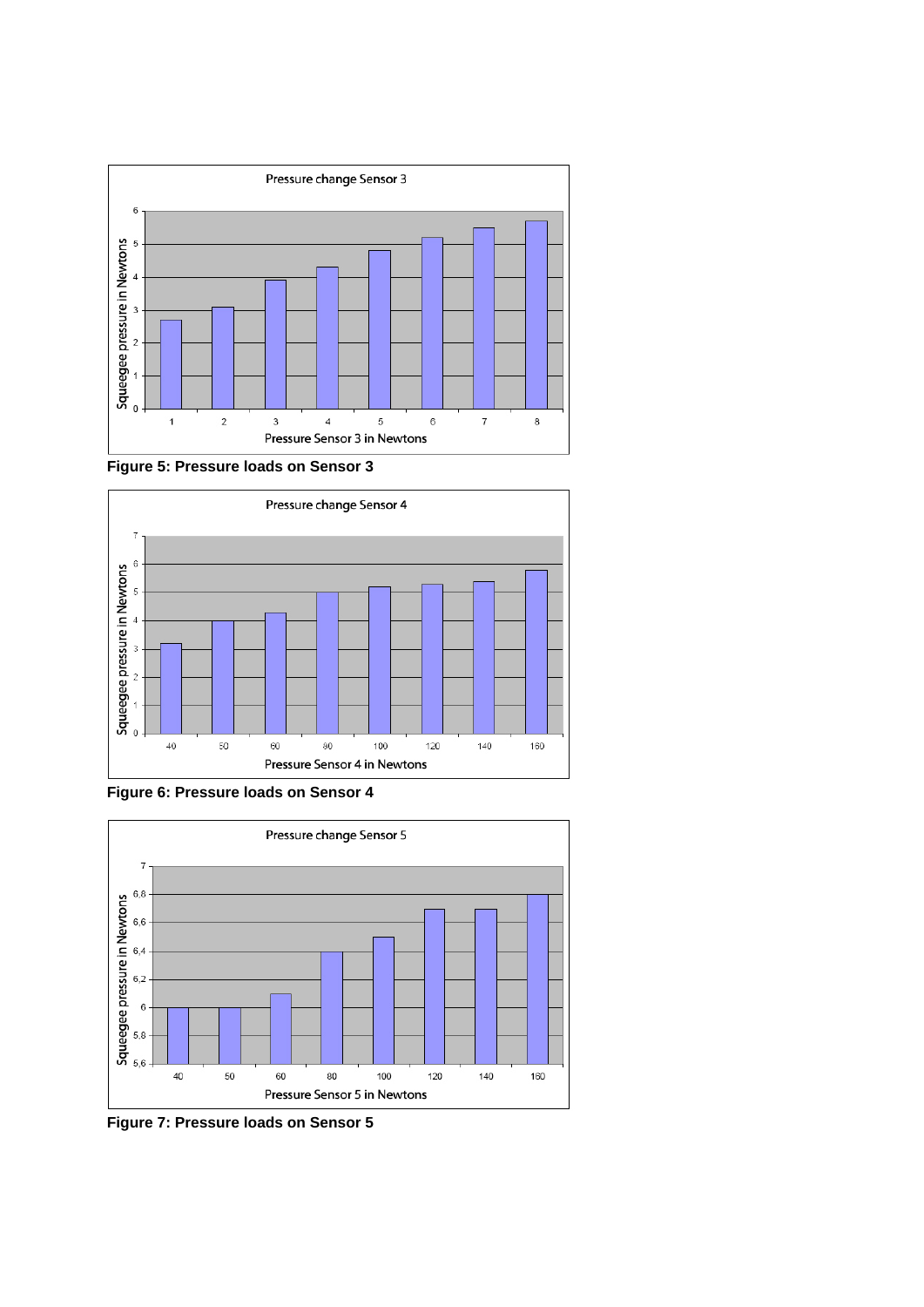

**Figure 8: Pressure loads on Sensor 6** 



**Figure 9: Pressure loads on Sensor 7** 



**Figure 10: Pressure loads on Sensor 8**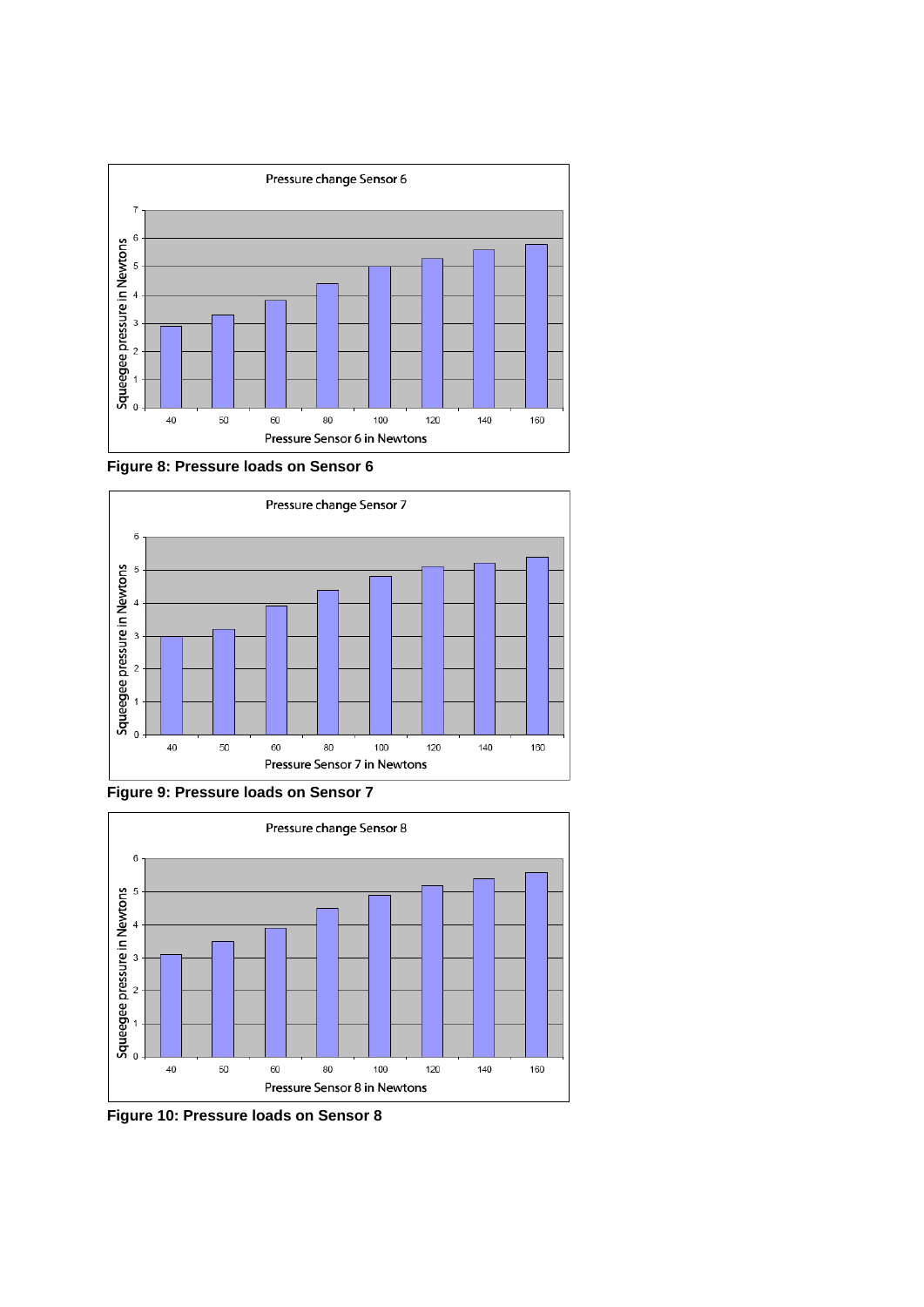The response of pressure sensor 5 can be explained by its proximity to the circuit board fixture. As a result, higher initial forces than on the remaining board area occur in the vicinity of the knife edges from the start of the print cycle. The pressure tests were followed by an examination of the contacts of each device using light and X-ray microscopes.



**Figure 11: X-rays of 0603 device: before-after photos** 



**Figure 12: X-rays of SOT device: before-after photos** 

No damage was detected on any of the contacts examined. All devices were undamaged. No damage was found on any of the surface-mounted devices. As a result, before-after comparisons of only four contacts are shown.